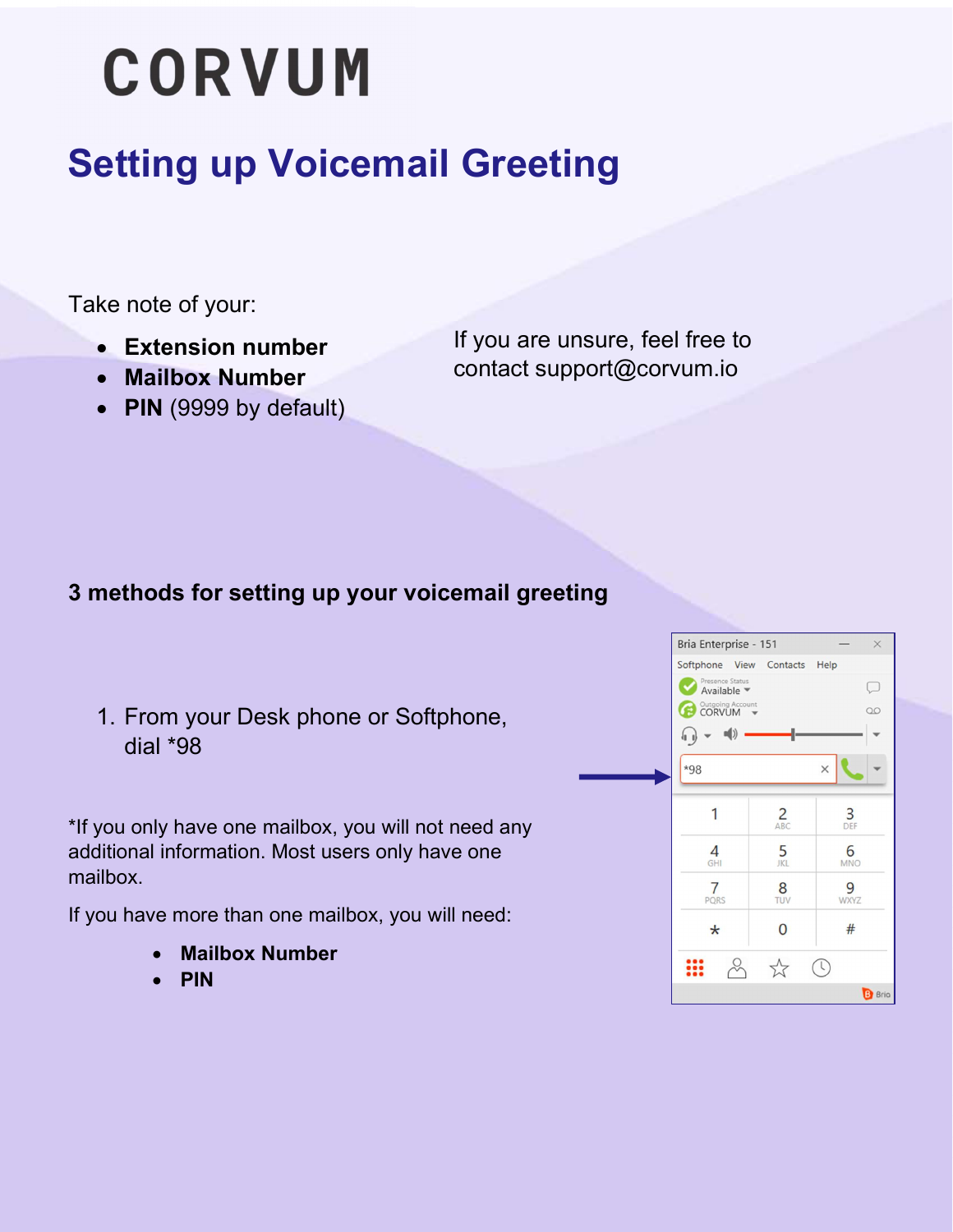# **CORVUM**

2. From another phone onsite, dial \*97.

Any user can set up voicemail greetings for the whole company from their own device.

You will need:

- Mailbox number
- PIN



3. From your Desk phone or Softphone, dial your own extension number.